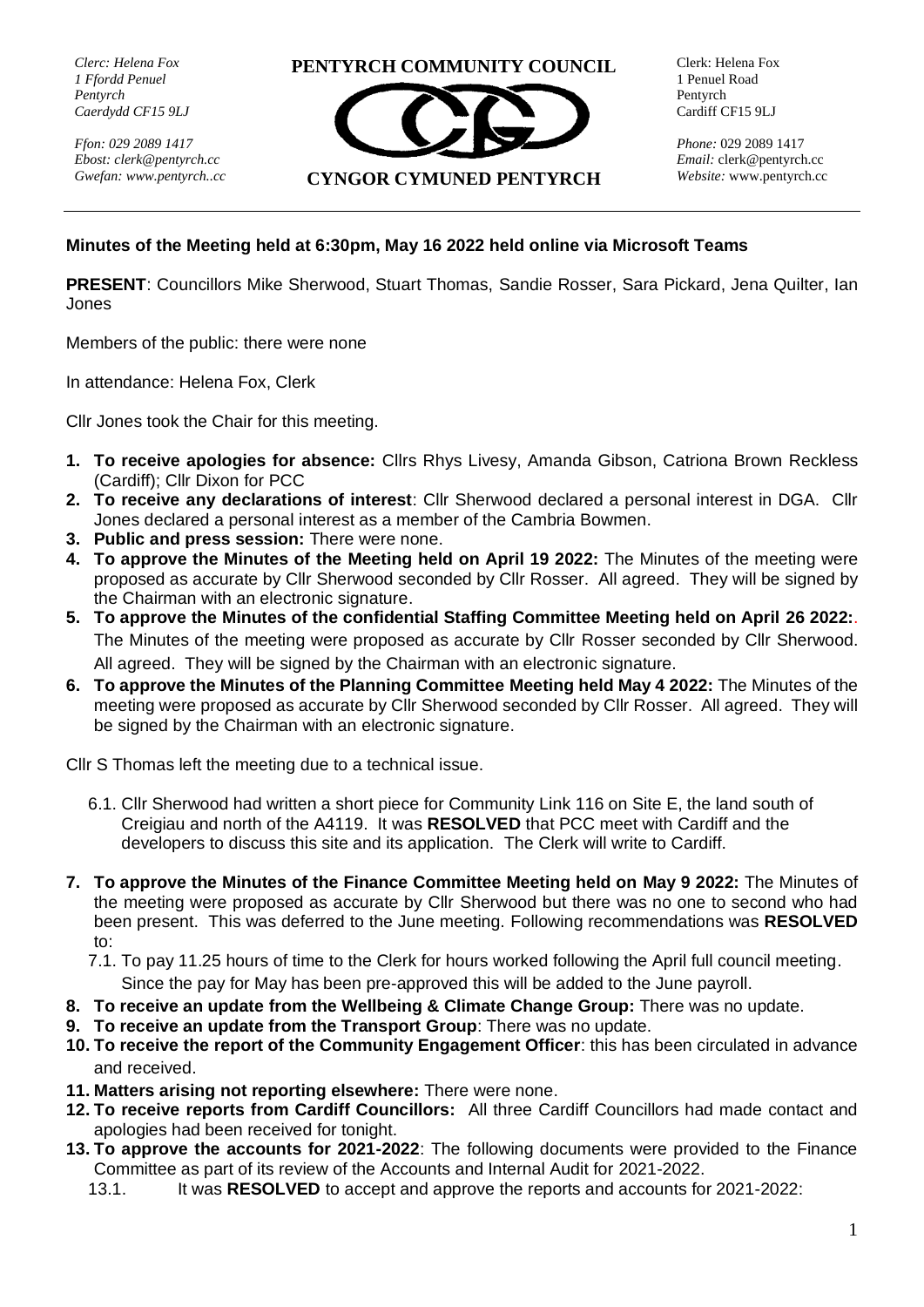- a. Internal Audit Report 2021-2022
- b. Annual Return 2021-2022
- c. Explanation of variances
- d. Arrangements for making payments
- e. PCC Assets
- f.Supporting Statement: Lease between Pentyrch Community Council and Dr R Stone and Dr A M Arulanandam dated 16.11.2019 for three years for use of land at Pentyrch Village Hall for a portacabin for GP surgery. This was noted for the new Council to consider the management of the end of the lease in November 2022.
- g. RFO Final Report:
- h. Balance Sheet:

i.Income/Expenditure account summary

j.Income/Expenditure

- k. Bank Reconciliation
- l.Ear-marked Reserves
- m. Reserves reconciliation
- n. Documents sent to Internal Auditor
- **14. To complete and approve the Annual Governance Statement of the Annual Return 2021-2022:**  Cllr Sherwood led the meeting through the Annual Governance Statement questions on p4 of the Annual Return. This had been considered by the Finance Committee and the Internal Audit Review.

Cllr Thomas re-joined the meeting during this item.

- 14.1. It was **RESOLVED** to approve the Annual Return. The Chairman will sign the Annual Return with his digital signature.
- **15. To receive an update on staff recruitment:** Applications had been received following the third advertisement.

- **16. To receive an update on the Jubilee Beacon event including the risk assessment:** Risk assessment were circulated in advance and accepted.
	- 16.1. Jubilee Grants: It was **RESOLVED** to grant £100 to the Gwaelod Tuesday Club towards the cost new folding tables.
	- 16.2. Cllr Jones had made a trial run of lighting the beacon. The base is not stable enough without breeze blocks. A trial lighting worked well and burned from some 40 minutes. A trial on site will be done if at all possible.
	- 16.3. The event will be cancelled at 6pm at the latest and earlier if needed in case of bad weather.
	- 16.4. The Clerk has requested a road closure of part of Mountain Road but this is only available until 9pm. A decision from Cardiff Council is awaited.
- **17. To receive an update on the amended lease with CRC/EHC:** The documents had been sent to CRC in preparation for signing the lease on May 27.
	- 17.1. At the April meeting it was agreed that the new Council will ask some PCC Members to meet with CRC and review positive proactive working arrangements for the future. It was **RESOLVED** to defer this until the amended Lease is signed.
- **18. To discuss any consultations:** there were none.
- **19. To decide on planning applications:** NEW FRONT DOOR at 1 FFIGYS COTTAGE, MAIN ROAD, GWAELOD-Y-GARTH, CARDIFF, CF15 9HZ. PCC makes no comment.
- **20. To receive reports from Councillors**:

<sup>15.1.</sup> It was **RESOLVED** that Cllrs Dixon and Quilter be on the interview panel with the Clerk and Paul Egan of One Voice Wales. An Extraordinary Meeting will be held on May 25 at 3pm.